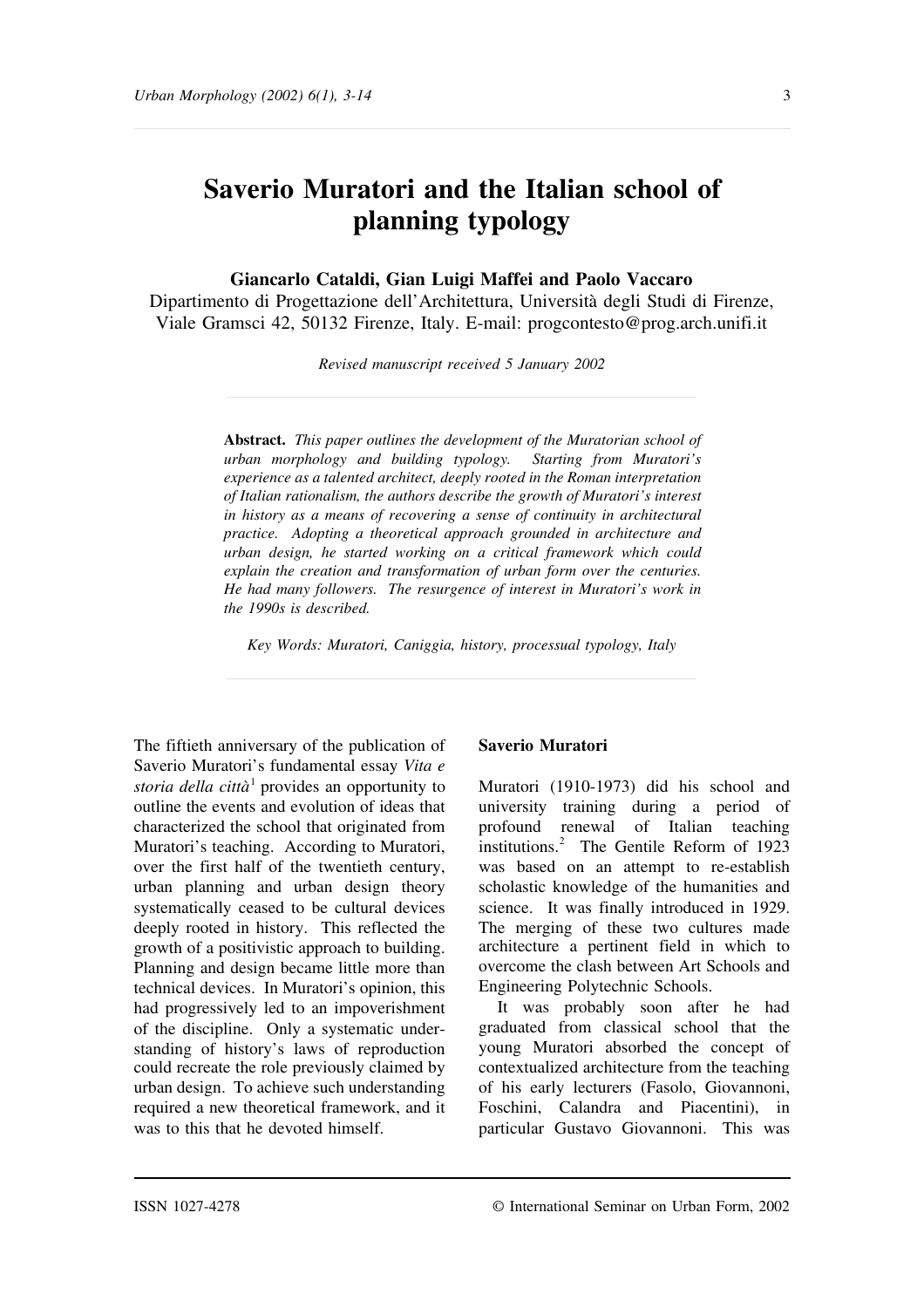4 *The Muratorian school*

then incorporated into and developed within his own theory.

After receiving his degree in 1933, a high cultural standard and great intellectual curiosity led Muratori to deepen his knowledge of modern architecture by preparing a series of articles for the magazine *Architettura* on the most recent architectural projects in Europe. This influenced his early projects, mainly carried out in collaboration with Ludovico Quaroni and Francesco Fariello, including a model, in the Universal Exposition of Rome in 1937, of Rome's Imperial Square.

Subsequent projects, carried out on his own, were characterized by an experimental interest in the composition of Italian squares: major urban themes, in which the surrounding consolidated environment is the contextualizing reason for the square and monumental buildings surrounding it.

The war interrupted Muratori's planning activity but not his critical reflection, which, on the contrary, increased in intensity. His essays of 1944-46, published posthumously by Guido Marinucci, testify to this. Concepts of towns as living organisms and as collective works of art, and the idea of planning new buildings in continuity with the building culture of the place, are outlined for the first time in these essays. In a nutshell, there is the idea of 'operative history', which then found an explicit definition in books on Venice.

During the years of post-war reconstruction, Muratori was deeply involved in the house plans of the Istituto Nazionale delle Assicurazioni (INA), which were launched in 1948 and implemented in all major Italian towns. In this regard he was responsible as group leader for certain Roman districts, such as Tuscolano, where the town planning approach and building were influenced by the contemporary so-called Scandinavian empiricism.

During this period Muratori planned four major public buildings in three different Italian towns: the church of S. Giovanni al Gatano in Pisa, the Ente Nazionale di Previdenza ed Assicurazione Sociale office

building in Bologna, the headquarters of the Christian Democratic Party and the incomplete church of Tuscolano, both in Rome. In this way, he could explore the solutions to fundamental modern technical problems (inherent in new materials, especially reinforced concrete) of style and the environment. It is remarkable how in these works Muratori embraces the most significant periods in the history of Italian architecture: from Romanesque in Pisa, to Gothic in Bologna, and to Renaiss-ance and Baroque in Rome. No matter how you assess them, they stand out in the international panorama of contemporary architecture because the themes they embody are decades ahead of their time.

Most probably these experiences induced in Muratori profound dissatisfaction with the evident conceptual gap between the plans of entire quarters and those of works of architecture. The former, following the functions of the time, he found to be poorly connected to the complexity and originality of the latter.

In 1952 he was called to Venice to the Professorship of Distributive Characteristics of Buildings. Here he was able to reexamine the first urban surveys of the city's hub and the theoretical assumptions of his 1950 essay. He did this employing the fundamental concepts of type, fabric, organism and operative history. *Studi per una operante storia urbana di Venezia* was one year ahead of Paolo Maretto's complementary book on *L'edilizia gotica veneziana* (which contained a critical introduction by Muratori himself), and constituted the first systematic survey of a town's historic buildings. $3$ 

In 1954 Muratori returned to Rome to replace Arnaldo Foschini as Professor of Architectural Composition. There he endeavoured to renew architectural teaching. His Venetian experience was the trigger for his idea of operative history, which inspired and provided the basis for students' plans. The themes proposed were aimed at understanding the various values inherent in urban formation phases: ranging from the influences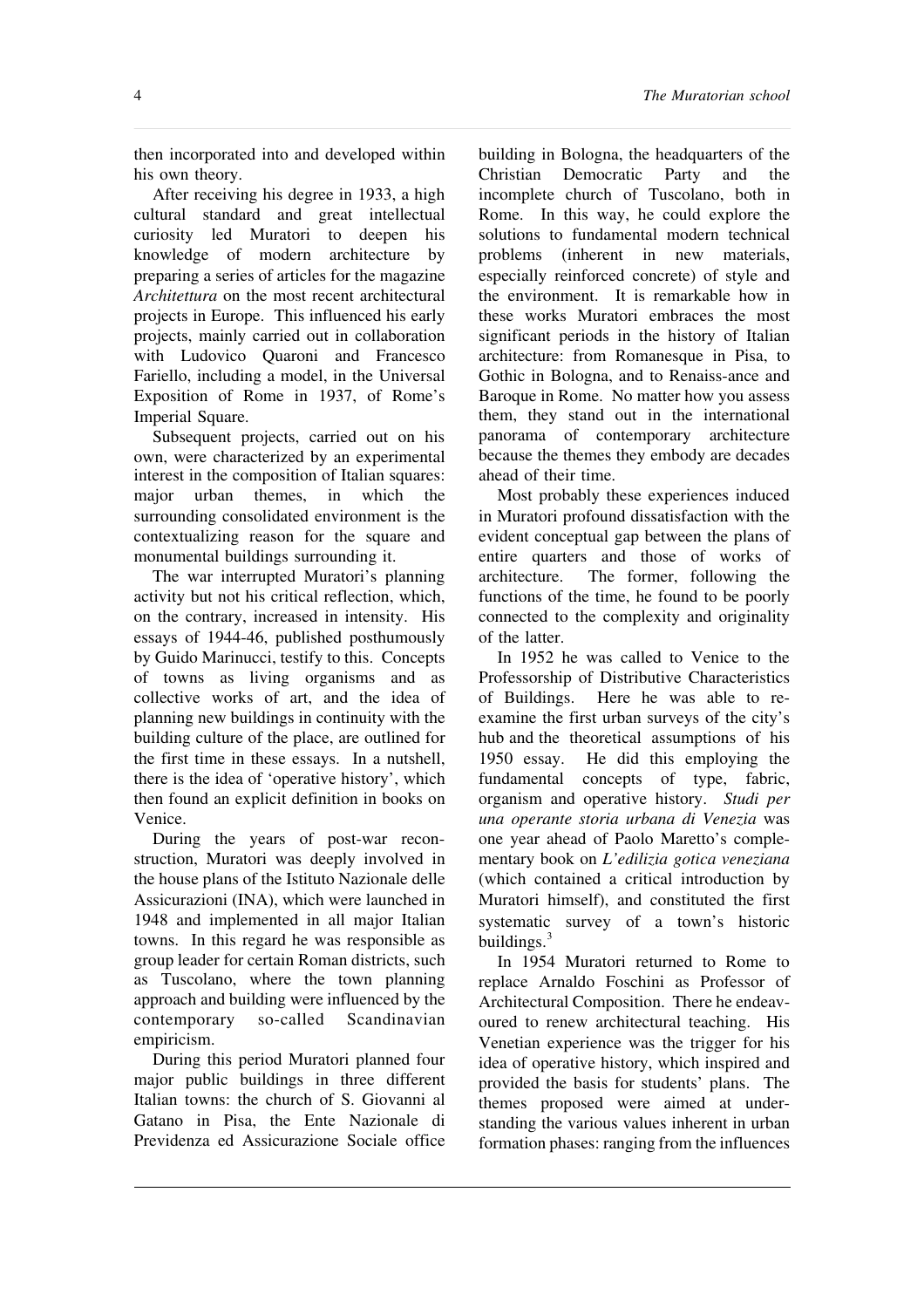on and implications of projects to join existing buildings in historic downtowns, where the fabric was compact, to suburbs, where sites were susceptible to a wide range of solutions.

Muratori reinforces urban themes with the consideration of architectural organisms, exemplified by the famous 'masonry hat'. Here students are requested to plan a highly coherent representative building in which the spatial arrangement of the form, as synthesis of material, structure and compositional plan, is the main teaching aim.

In the early 1960s, Muratori's team of resident assistants began to form. It consisted of Renato Bollati, Sergio Bollati, Gianfranco Caniggia, Guido Figus, Sandro Giannini, Romano Greco, Paolo Maretto and Guido Marinucci. With Bollati and Marinucci, Muratori was responsible for the great atlas *Studi per una operante storia urbana di* Roma,<sup>4</sup> completed in 1963. With others he joined in major architectural competitions, winning the competition for Barene di S. Giuliano in Venice in 1959. This project comprised the re-creation in a modern version, on the sides of the lagoon, of three particularly significant moments of Venice's urban history. This method of planning through phases<sup>5</sup> had already been applied less explicitly by him in the past in the INA house quarters urban expansion plans in Magliana in Rome.

In the meantime Muratori's teaching, radically removed from fashionable trends, was opposed by early student movements and colleagues on the teaching staff in Rome, who thought it wise to move away from a vexatious person, totally committed to refounding architecture and therefore not inclined to uphold the formalisms and technicalities of the modern movement. In the end, the resulting work, controversies and struggles produced in Muratori an increasing sense of isolation, coinciding with his desire to concentrate his philosophical reflections on wider issues, outside the specific disciplinary field of architecture. *Civiltà e territorio* is the overall culminating point of a speculative course that started in 1962 with *Architettura*

*e civiltà in crisi*: <sup>6</sup> both titles are indicative of his intellectual preoccupations. In the former, the architectural crisis is taken to be an expression of a more general crisis. The latter analyses the processes of self-awareness. For Muratori the only way to solve the crisis lay in the capacity of human beings to establish, on a global scale, a balanced relationship with their territories.

He died in 1973 at a moment of great intellectual fervour, surrounded by a few students and colleagues, including Enzo Flamini, who had a chance to assimilate the last problematic aspects of his thought. The projects of his major *Atlante territoriale* and so-called *Tabelloni*, intended to be a sort of universal logical classification of man-made structures, $\frac{7}{7}$  remained on paper only.

In his last years, Muratori, aware of how little time he had left and of the difficulty in expressing his ideas, was in the habit of recording speeches and lessons, which he prepared using synoptic charts and diagrams. This was the theme for the transcriptions of Guido Marinucci (1924-2001) who, with profound dedication and endless patience, devoted himself to the work of the maestro in subsequent decades. He was largely responsible for the two volumes of posthumous work centred on the methodology of the reality/self-awareness system, the last written evidence of Muratori's thought.<sup>8</sup> A cultured man with numerous interests, a great designer and an architect with an instinct for the problems of forms, Marinucci was so struck by his meeting with Muratori that he chose to be the custodian and propagator of his ideas. Together with the Bollatis, he made an important contribution to drawing up a book on Rome, which he knew well and loved.

### **Saverio Muratori's Roman school**

The teaching revolution commenced by Muratori in Rome resulted in an intellectual reform, rather than a cultural one, for his assistants coming from different training experiences. Over the years, he had developed with them a seminar, with the participation of a few interested students, in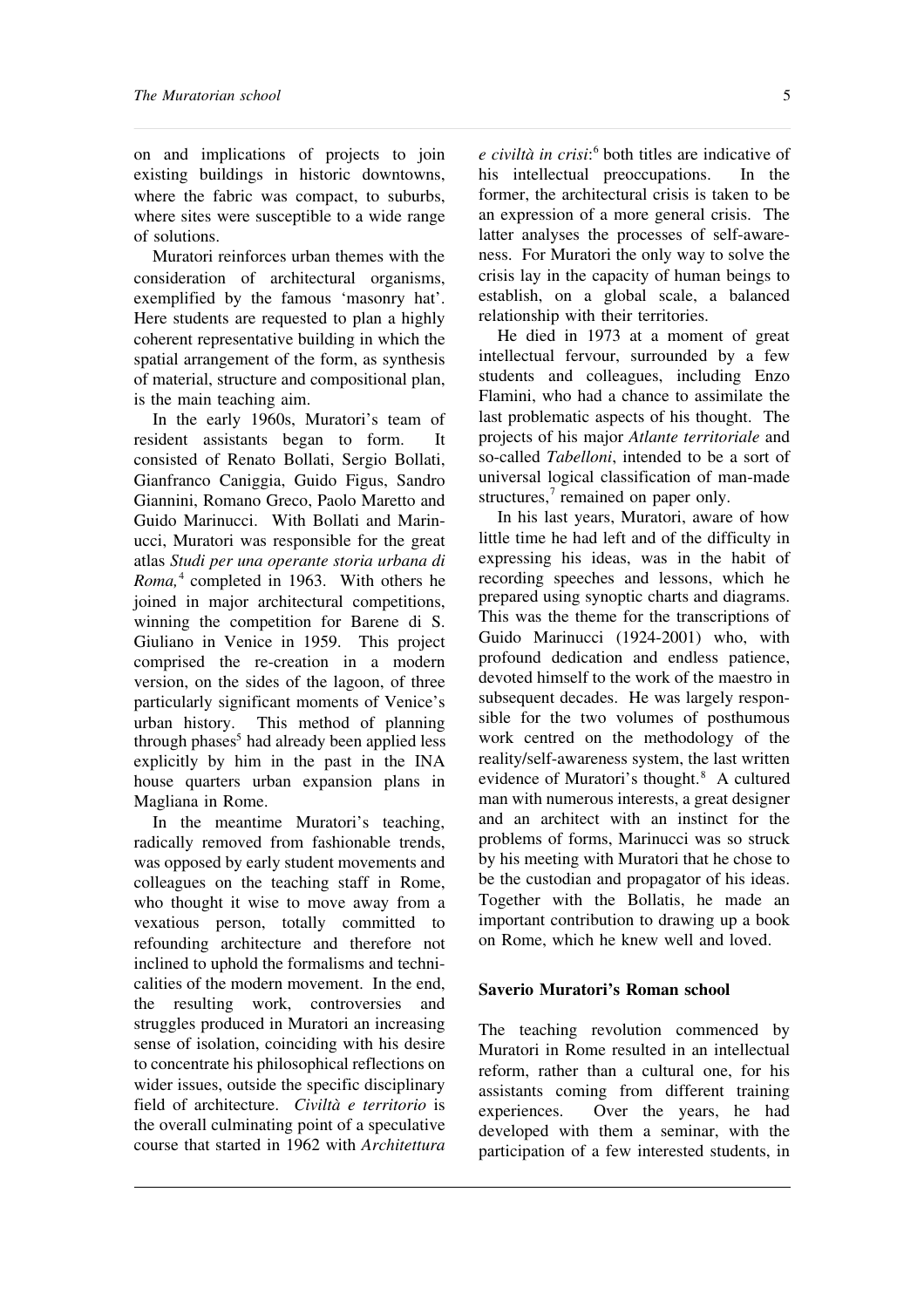which each assistant had responsibility for certain topics. Later on this experience led to the so-called free courses of 1965-66, carried out under his supervision.<sup>9</sup> These were an attempt to create the syllabus of a new faculty of architecture, highly integrated in its teaching components. It clashed openly with the innovative proposals for architectural studies introduced some years previously by Bruno Zevi, who portrayed Muratori as an academic and traditionalist. Publicly attacked, Muratori reacted by delivering his famous *Discorso del Roxi* speech,<sup>10</sup> in which he reaffirmed his position and invited to his courses those of the student movement who did not share Zevi's extremism. This gave rise to the formation of a group of highlymotivated students, who held a campaign in support of Muratori in the Faculty. He decided to grant their requests and organized non-institutional planning courses. The failure of such initiatives, due to the Faculty's opposition and the students' uprising in 1968, produced in Muratori that sense of isolation and introversion that came across clearly in the lectures of his last years, which were published posthumously by Marinucci.

Meanwhile, a number of Muratori's assistants had started to conduct personal research programmes on his theme of fabrics, urban organisms and territory. While Marinucci and the two Bollatis helped Muratori with his book on Rome, Caniggia published *Como: lettura di una città* in 1963, at the same time publishing *Esperienze operative sul tessuto urbano di Roma* with S. Bollati, G. Marinucci and A. Giannini. These were followed by the essay of the young scholarship-holder Paolo Vaccaro on *Tipo e tessuto edilizio a Roma*. 11

The first opportunity to put the typological method into practice arose for an extended group of assistants in Ethiopia in 1964 where some 22 towns had to be planned.<sup>12</sup> In this case, interpreting Ethiopian territorial formation processes provided the conceptual key to formulating individual town plans. These were encapsulated in a single synoptic chart: a classic Muratorian procedure.

Alessandro Giannini, in a series of articles,<sup>13</sup> has left us a written record of these experiences, which is important scientifically and as a historical record of a vanishing postcolonial world.

# **The dispersal from Rome**

Muratori's demise had deprived his assistants of an essential reference point in their intellectual development, as well as career opportunities in the University of Rome, where they were ostracized by the lecturing staff. However, the architectural studies reforms of 1970, which created new faculties, offered new opportunities for them, aided by Luigi Vagnetti's all-important support.

Almost a contemporary of Muratori, Luigi Vagnetti  $(1915-1980)^{14}$  distinguished himself as one of the most brilliant pupils of Arnaldo Foschini, becoming his assistant after graduating. His relationship with Muratori intensified during the post-war period following competitions and jobs by professional teams,<sup>15</sup> testifying to the interest he shared with Muratori in the issues of contextualized architecture. Once Muratori had taken over Foschini's professorship, Vagnetti, who stayed on for a few years as an assistant in Rome (before becoming a professor in Palermo in 1962), had a chance to get to know his thought and appreciate his assistants at the same time.

As head of the scientific committee of the new Faculty of Reggio Calabria, Vagnetti invited Paolo Maretto and Gianfranco Caniggia to become lecturers, the former having in some respects become more independent of the maestro. Later, in Genoa and Florence, Vagnetti confirmed his historic role as enhancer and promoter of Muratori's school, supporting the calls of Giannini, the two Bollatis and Vaccaro. In time, groups of lecturers formed in Reggio, Genoa and Florence, reviving in their teaching the method of working learnt in Rome from Muratori.

As a student, Paolo Maretto (1931-1998) assisted Muratori in Venice, studying the lagoon city as soon as he graduated. His last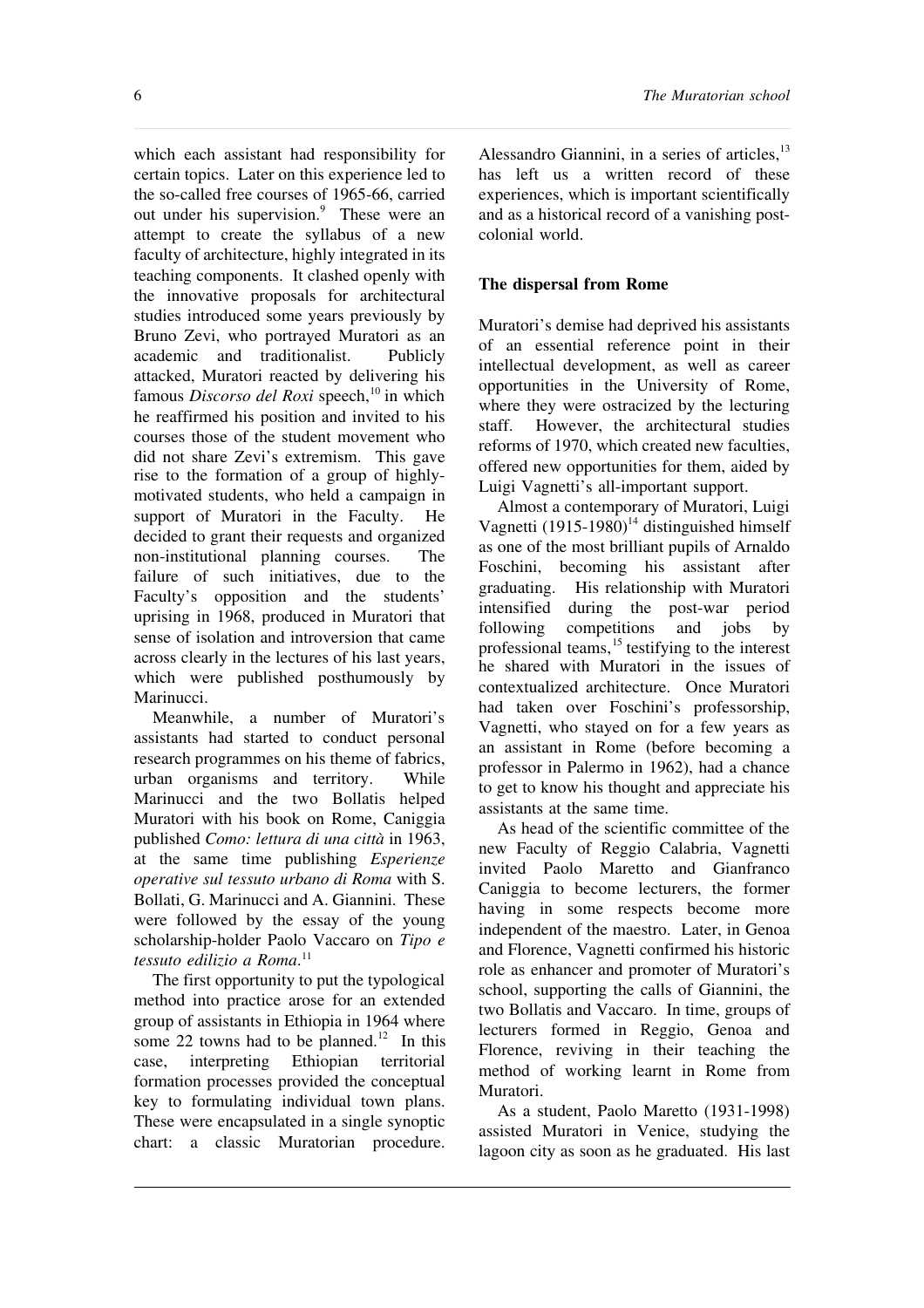book, *La casa veneziana nella storia della*  $citt\hat{a}$ , published in 1986<sup>16</sup> concluded a cycle of passionate research, whose starting point was *L'edilizia gotica veneziana*. He also published books on southern Calabrian towns and territory and on Genoa's historic core.<sup>17</sup> His main theoretical texts<sup>18</sup> express the desire to organize typological study according to the four fundamental interrelated scales of man's context. He also showed a great interest in linguistic experimentation, evident in the parish complex of Sarmeola in the province of Padua.<sup>19</sup>

Right from the beginning Renato and Sergio Bollati (both born in Atlanta, USA in 1929), who were trained at the Roman school during the 1950s, showed a marked inclination towards architectural working practice. Together with Guido Marinucci, they were the maestro's most faithful assistants. Under his guidance they helped to produce the book on Rome, the incomplete territorial Atlas, the Magliana plans, the Venetian Barene, the Chamber of Deputies and the Churches in Rome. Called by Vagnetti to Reggio Calabria, it was here that they did all their teaching, with wide-ranging research on numerous Calabrian and Sicilian towns and fabrics. This major research was virtually unknown owing to their reluctance to exhibit it outside university circles.<sup>20</sup> Their projects<sup>21</sup> show how Muratori's teaching influenced them to create organic, contextual solutions.

Sandro Giannini (born in 1929) has a life course complementary to that of Bollati, with whom he shares paternity of the *Tabellone*, as a graphic exemplification of Muratori's work. $22$  He was the first assistant to follow the maestro in large-scale territorial studies, firstly in Reggio and then in Genoa, having started with the aforementioned articles on Ethiopia, and later undertaking fundamental studies on Liguria. $^{23}$  He also took part in the interpretation of types and fabrics in Ostia Antica and made a systematic comparison between architecture, music and philosophy.<sup>24</sup> He has revived Muratori's thought<sup>25</sup> in an original way, redefining and updating the fundamental terms of the maestro's lexicon.<sup>26</sup>

During his later years he developed a specific methodology for territorial interpretation with special emphasis on the outskirts of cities and he directed attention to the analysis of 'empty spaces' as opposed to 'built-up' spaces. $27$ 

## **Gianfranco Caniggia**

As far back as his university days, Gianfranco Caniggia (1932-1987) was outstanding. He followed in the footsteps of his father Emanuele, who involved him at a young age in major works, including the Trinità dei Pellegrini complex in Rome, built in three sequential phases, demonstrating his progressive acquisition of Muratori's planning themes. Welcomed by Muratori among his assistants, he applied the interpretation method in studies on Como, a planned town of Roman origin. $^{28}$  The 'switchback' interpretation of the process of urban development enabled him to grasp, *visà-vis* Roman row houses, the persistence of the *domus* as a type of substratum. This was a fundamental intuition that opened a line of research on the formation procedures of medieval courtyard houses in European historic cities. $29$ 

Like Muratori's other assistants, Caniggia was obliged by the Roman diaspora to teach in Reggio and then Genoa and Florence. In the last two towns he developed a line of research in his courses on planning, further specifying the methodology for the interpretation of towns and their components. He thus managed to progressively accumulate sound teaching experience, forming the material for *Composizione architettonica e tipologia edilizia*, in four volumes. The first two, published with Gian Luigi Maffei's allimportant contribution, are on the interpretation and design of basic building:<sup>30</sup> conceived as a manual, they have been used in many architectural courses and have been translated into Spanish, French and English.<sup>31</sup> Volumes on the interpretation and design of special building were in draft form at the time of his death.

Caniggia's main concern was to transmit Muratori's ideas in architectural terms,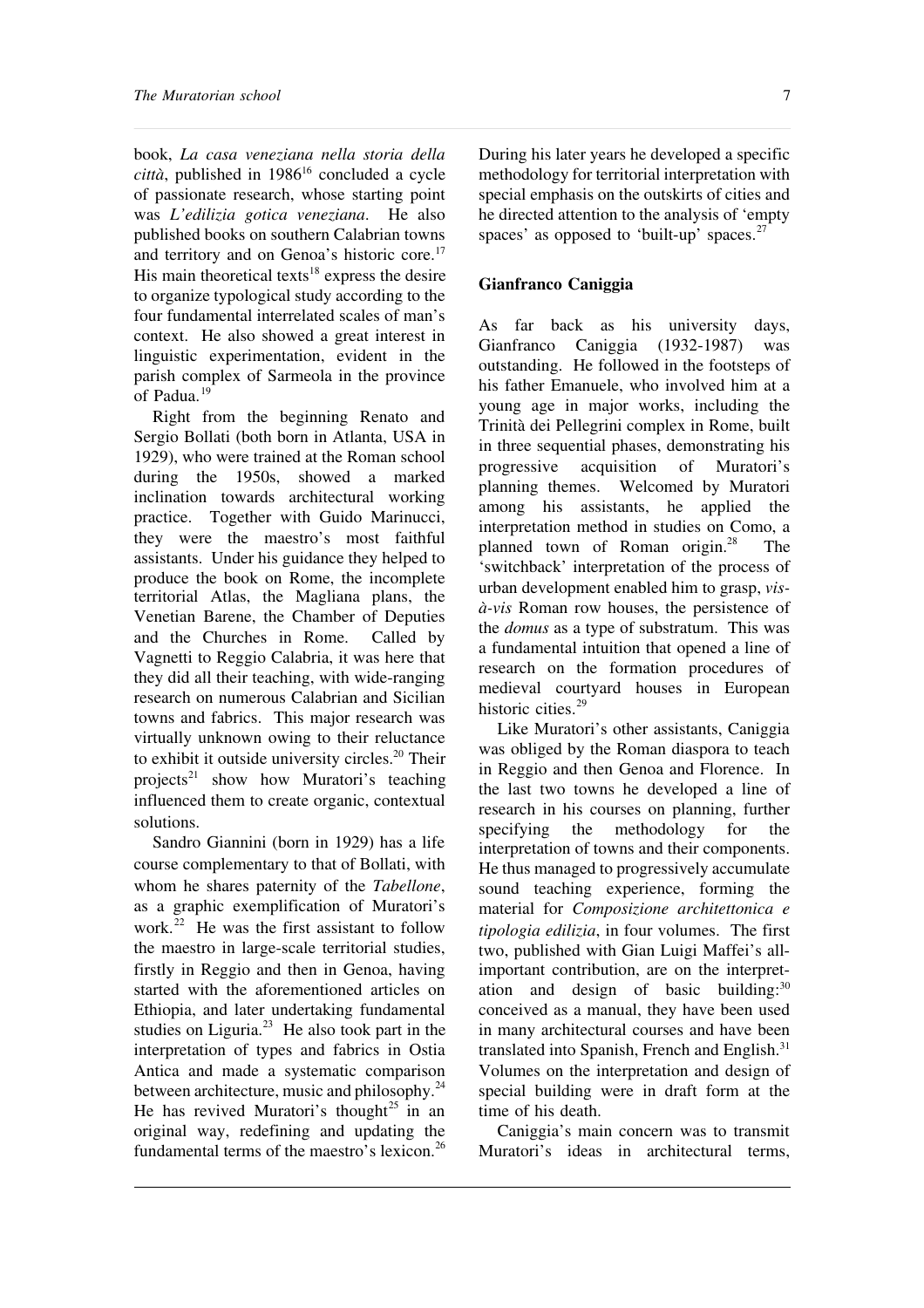starting from the conviction that their diffusion was somehow obstructed by comprehension difficulties inherent in Muratori's thought. Caniggia therefore tended to simplify and reduce the theoretical system, highlighting its more directly operative aspects. In this sense, significance lies in the use and importance in his writings of the terms and concepts of 'type', 'building fabric' and, above all, of 'basic building', intended as the formative matrix of specialized building. It was not by chance that Caniggia used the last expression instead of 'architecture', openly disputing Zevi's views of works of architecture as purely invented, unrepeatable phenomena.

The plan of the Teramo Law Court (1971- 75) was clearly influenced by themes that Caniggia developed during Muratori's courses. His period of closer observance of Muratori also includes the plans of the Chamber of Deputies and churches in Rome.

After the maestro's death, Caniggia went his own way, putting into practice in the Quinto quarter in Genoa what he had learnt about the peculiar characteristics of the Genoese urban environment.<sup>32</sup>

During the 1980s Caniggia and his colleagues took part in major national competitions. The Pescara and Bologna railway junctions, the Murate area in Florence, the building expansion of the Giudecca in Venice and the 'holes' in Rome<sup>33</sup> were steps in a single, consistent planning process, intended to demonstrate the conviction that the only really innovative way of planning in towns is to interpret them according to history, avoiding extemporaneous solutions, linked to unjustified individual inventions.

Continuous dialogue with Caniggia stimulated Adelaide Regazzoni Caniggia to apply the method to mobile elements that contribute to the dimensional and qualitative definition of internal spaces. Her volume *Profilo di tipologia dell'arredo,* in combination with other studies, represents a major contribution to knowledge of interior decoration.<sup>34</sup> This interior scale appeared in Muratori's classification of man-made

structures (and also in the Bollatis and Giannini's version)<sup>35</sup> as the first of the built scales.

After Caniggia's premature death, his numerous unfinished studies were integrated and published by Gian Luigi Maffei, his pupil and closest colleague. In this connection, Maffei's books on Florentine and Roman houses are of particular significance. The methodological approach and contents explicitly refer to Caniggia, $36$  whose last writings, which are mainly unpublished, were collected by Maffei in the posthumous volume *Ragionamenti di tipologia*. 37

## **The present school**

There is now a generation of Muratorian followers who did not directly know Muratori. They are present in numerous universities throughout Italy, notably Reggio Calabria, Genoa, Florence, Rome and, more recently, new faculties of architecture such as those at Ferrara, Cesena and Bari.

The Florentine group has without doubt been the most active, academically established reference centre for the school since Caniggia's death. For its members, the first occasion for reciprocal collaboration was provided by the *Cortona, struttura e storia* exhibition of 1987, supervised and coordinated by Paolo Vaccaro, with Giancarlo Cataldi and Enrico Lavagnino responsible for territorial interpretation, and Gian Luigi Maffei and Vaccaro for building and urban interpretation.<sup>38</sup> It was a major occasion for methodological discussions: for comparison and interdisciplinary exchange with archaeologists and historians, especially to verify and examine in the Etruscan town the relationships at various scales between spontaneous and planned phases.

At the same time Giancarlo Cataldi and his assistants investigated the unexplored series of primitive architecture. The results were displayed in a series of international exhibitions, conferences and publications.<sup>39</sup> This research is based on the general tabulation hypothesis of typological processes.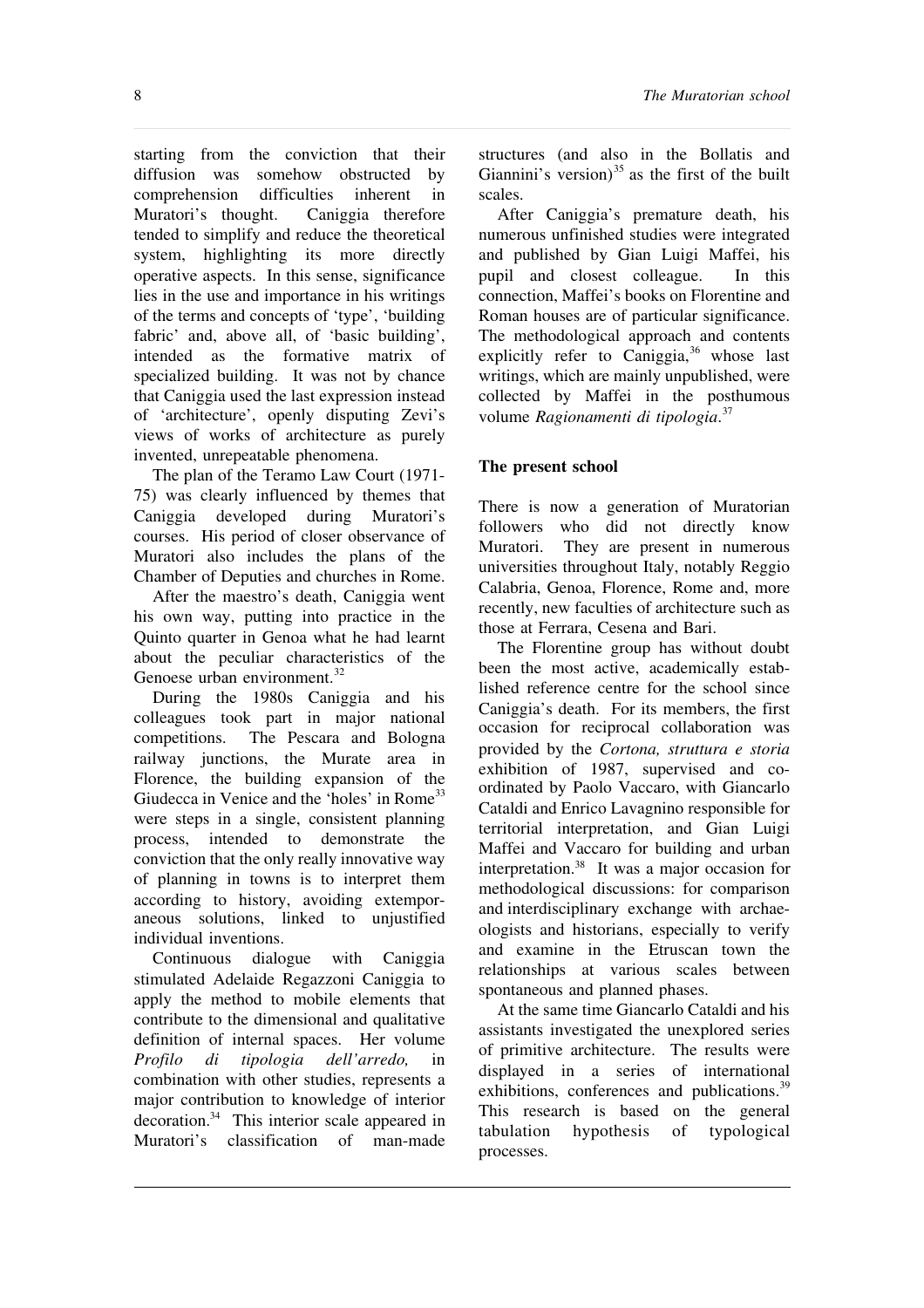In the mid 1990s other major Florentine research, supervised by Gian Luigi Maffei, dealt with historic Tuscan buildings subject to earthquakes. $40$  The comparative study of numerous settlements, including small- and medium-sized towns highlighted, in the context of a common cultural identity, the distinctive characters of the various subregional areas.

In 1981 Giancarlo Cataldi, with Nicholas Adams, Lero Di Cristina, Fausto Formichi, Laura Marcucci and Henry Millon founded CISPUT (Centro Internazionale per lo Studio dei Processi Urbani e Territoriali). The intention was to provide occasions for architects and architectural historians to meet and make comparisons, and to verify from the point of view of various disciplines the outcomes of Muratori's method, in particular in relation to Pienza and its territory.<sup>41</sup>

On the tenth anniversary of Muratori's death, in 1983, CISPUT organized in Pienza, with the all-important contribution of its assistants, an exhibition and conference on the maestro's thought and work. $42$  It was followed by other international conferences on building and towns. $43$  Since 1993, CISPUT meetings have been held once a year, creating major occasions for the school's internal debate.

After Pienza, the exhibition on Muratori moved to other Italian towns: Reggio Calabria, Genoa, Modena and Bologna, and then the Zurich Polytechnic Institute (invited by Sylvain Malfroy), the Strasbourg School (invited by Pier Giorgio Gerosa) and some United States colleges and universities (through the initiative of Nicholas Adams). During the 1980s, Caniggia was invited by Malfroy and Anne Vernez Moudon to hold courses and lessons in Lausanne and Seattle.

During the 1990s, the time was ripe for an international gathering of groups and schools dealing with towns and their transformation processes. The first of these was held in Lausanne in 1994. Among those present were Gian Luigi Maffei, Sylvain Malfroy, Bruno Marchand, Paolo Maretto, Anne Vernez Moudon and Jeremy Whitehand. This led to the founding of ISUF. During the

second half of the 1990s the theoretical and methodological standpoints of the English, French and Italian schools emerged more and more clearly. After the Birmingham conference in 1997, ISUF became the main international point of reference for studies of urban form, aided by *Urban Morphology*, which has quickly become an effective tool for diffusion, debate and comparison.

For our school, the subsequent conference in Florence in  $1999<sup>44</sup>$  represented important recognition that strengthened our will to work more and more as a team. In this respect, the drawing up of our *Lexicon* under the auspices of ISUF is particularly important. This seeks to fulfill the need to clarify the use and significance of terms in various languages. For this purpose a number of seminars have been held.<sup>45</sup> An epistemological contribution has been made by Pier Giorgio Gerosa and Pierre Larochelle. At the seminars there is debate and comparison on the basis of an indepth thesaurus of so-called 'fragments' of the main definitions used by Muratori.<sup>46</sup> The more streamlined, functional critical redefinition of terms, filtered in the light of 'fragments', should form the basis for the future lexicon, which we intend to translate into English, French and Spanish.

## **Notes**

- 1. Muratori, S. (1950) 'Vita e storia delle città', *Rassegna critica d'architettura* 11-12, 3-52.
- 2. Cf. Cataldi, G. (1982) 'Muratori, Saverio', in Placzek, A.K. (ed.) *Macmillan encyclopedia of architects* (Macmillan, London), Vol. 3, 258-9; Cataldi, G. (ed.) (1984) 'Saverio Muratori architetto (1910- 1973). Il pensiero e l'opera', *Studi e Documenti di Architettura* 12, 5-14; Marcucci, L. (1984) 'Regesto critico dell'opera di Saverio Muratori', *Storia Architettura* 1-2; Pigafetta, G. (1990) *Saverio Muratori architetto. Teoria e progetti* (Marsilio, Venezia).
- 3. Muratori, S. (1959) 'Studi per una operante storia urbana di Venezia. I', *Palladio* 3-4 (2nd edn, 1960, Istituto Poligrafico dello Stato, Roma); Maretto, P. (1960) 'Studi per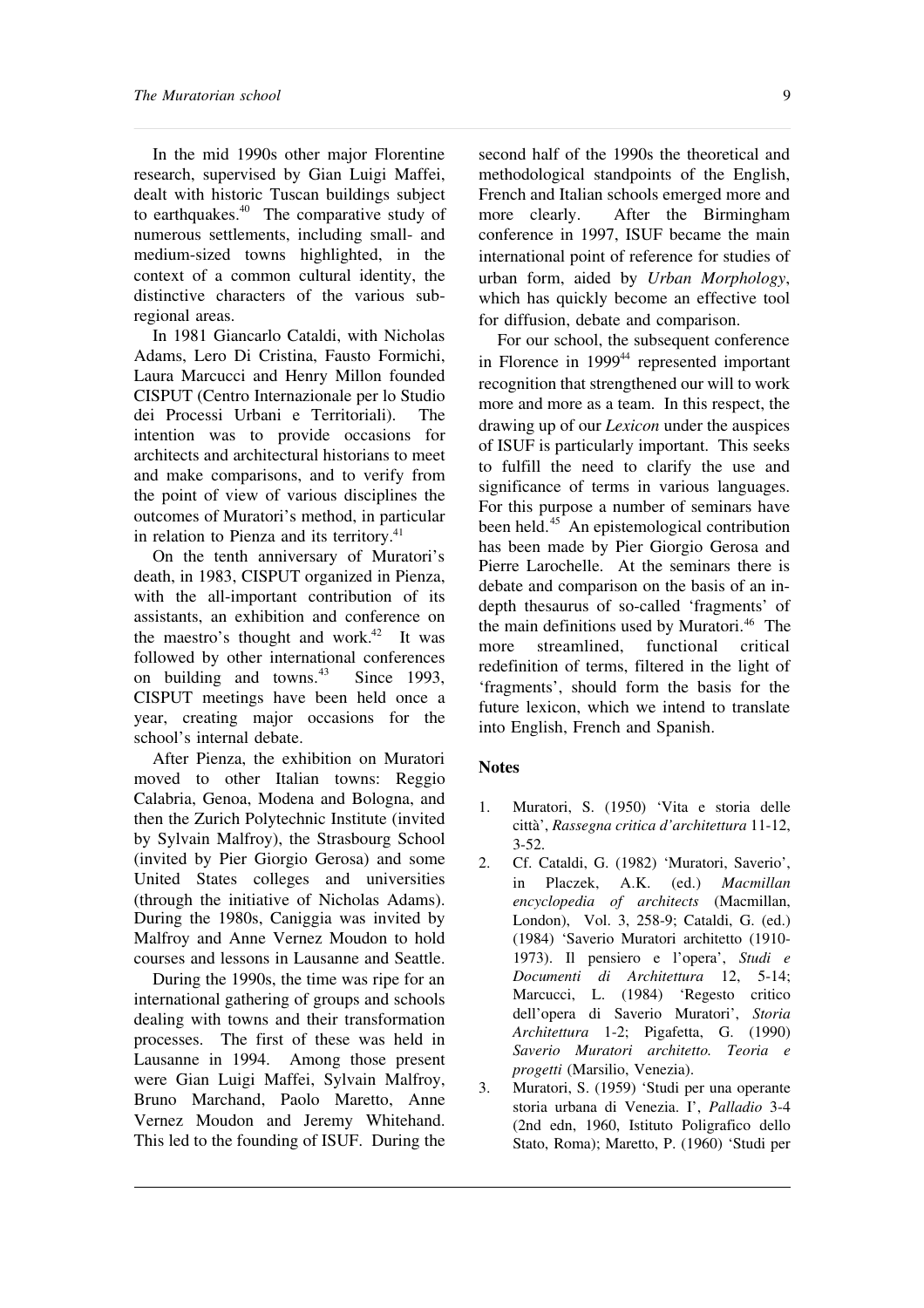una operante storia urbana di Venezia. II. L'edilizia gotica veneziana', *Palladio* 3-4, 123-201 (2nd edn, 1961, Istituto Poligrafico dello Stato, Roma); (3rd edn, 1978, Filippi, Venezia).

- 4. Muratori, S., Bollati, R., Bollati, S. and Marinucci, G. (1963) *Studi per una operante storia urbana di Roma* (Consiglio Nazionale delle Ricerche, Roma).
- 5. Cf. Cataldi, G. (1998) 'Designing in stages: theory and design in the typological concept of the Italian school of Saverio Muratori', in Petruccioli, A. (ed.) *Typological process and design theory* (AKPIA, Harvard University and MIT, Cambridge, MA) 35- 54.
- 6. Muratori, S. (1963) *Architettura e civiltà in crisi* (Centro Studi di Storia Urbanistica, Roma); Muratori, S. (1967) *Civiltà e* territorio (Centro Studi di Storia Urbanistica, Roma) 3 vols.
- 7. Cf. Cataldi, G. (ed.) (1984) *op. cit.* 125 (note 2).
- 8. Muratori, S. (1976) *Autocoscienza e realtà nella storia delle ecumeni civili*, Lectures 1971-72 (G. Marinucci ed.) (Centro Studi di Storia Urbanistica, Roma); Muratori, S. (1978) *Metodologia del sistema realtà –autocoscienza. Dalle ultime lezioni dell'a.a. 1972-73* (G. Marinucci ed.) (Centro Studi di Storia Urbanistica, Roma).
- 9. Cf. Muratori (1967) *op. cit.*, vols 2-3 (note 6).
- 10. Cf. Cataldi (ed.) (1984) *op. cit.* 114-21 (note 2).
- 11. Bollati, S., Caniggia, G., Giannini, A. and Marinucci, G. (1963) *Esperienze operative sul tessuto urbano di Roma* (Istituto di Metodologia Architettonica, Roma); Caniggia, G. (1963) *Lettura di una città: Como* (Centro Studi di Storia Urbanistica, Roma) (2nd edn, 1984); Vaccaro, P. (1968) *Tessuto e tipo edilizio a Roma, dalla fine del XIV sec. alla fine del XVIII sec.* (Centro Studi di Storia Urbanistica, Roma).
- 12. Bollati, R., Bollati S., Caniggia, G., Figus, G., Flamini, E., Gasparri, M., Giannini A., Greco, R., Maretto, P. and Marinucci, G. (1967-68) *General Analysis and the Report on the Master Plan, Imperial Ethiopian Government* (Ministry of Interior) 22 vols.
- 13. Giannini, A. (1970) 'Etiopia immaginaria', *Casabella* 355, 17-32; *idem* (1970) 'Partita a tre', *Casabella* 354, 23-28; *idem* (1972)

'Africa continente', *Casabella* 368-369, 72- 79.

- 14. Cf. Cataldi, G. (1982) 'Vagnetti, Luigi', in Placzek, A.K. (ed.) *Macmillan encyclopedia of architects* (Macmillan, London) vol. 4, 248-9; Cataldi, G. and Rossi, M. (eds) (2000) 'Luigi Vagnetti architetto (Roma, 1915-1980). Disegni, progetti, opere', *Studi e Documenti di Architettura* 21, 33-132.
- 15. Cf. Cataldi (ed.) *op. cit.* (note 2); Cataldi and Rossi (eds) *op. cit.* (note 14) 43, 62.
- 16. Maretto, P. (1986) *La casa veneziana nella storia della città. Dalle origini all'Ottocento* (Marsilio, Venezia) (4th edn, 1992).
- 17. Cataldi, G. (1975) 'Il territorio della piana di Gioia Tauro', *Studi e Documenti di Architettura*, 4; Maretto, P. (1975) 'Edificazioni tardo-settecentesche nella Calabria meridionale', *Studi e Documenti di Architettura*, 5; Maretto, P., Genovesi, E., Rocco, M.G., Rocco, L., Filippi, G., Morozzo, D., Boccardo, A. and Tucci, M. (1977-78) 'Restauro edilizio di via della Maddalena a Genova: Studi di storia territoriale urbana edilizia della città. Rilievo e saggio di riqualificazione dei tessuti edilizi', *Quaderni dell'Istituto di Progettazione Architettonica* (Genova) 16- 18.
- 18. Maretto, P. (1971) *Architettura, edilizia, urbanistica, territorio. Introduzione alla composizione architettonica* (Istituto di Elementi di Architettura e Rilievo, Genova); Maretto, P. (1973) *Nell'architettura* (Teorema, Firenze); Maretto, P. (1980) *Realtà naturale e realtà costruita* (Uniedit, Firenze) (2nd edn, 1984, Alinea, Firenze) (3rd edn, 1993, Alinea, Firenze).
- 19. Cf. Cataldi, G. (1978) 'Centro scolastico di Villa del Conte (arch. P. Maretto)', *L'Industria delle Costruzioni* 79, 21-28; Cataldi, G. (1980) 'Complesso parrocchiale a Sarmeola presso Padova (arch. P. Maretto)', *L'Industria delle Costruzioni* 102, 25-30; Cataldi, G. (1984) 'Una villa veneta sulle colline di Vicenza (arch. P. Maretto)', *L'Industria delle Costruzioni*, 24-27.
- 20. Bollati, R. (1976) *Metodo di lettura delle strutture urbane, attraverso le fasi evolutive, applicato ai centri calabresi di Gerace, Cosenza, Reggio Calabria. Ipotesi di lavoro* (Istituto Universitario Statale di Architettura, Reggio Calabria); Bollati, S. (1976) *Tesi storiche relative alla formazione ed allo*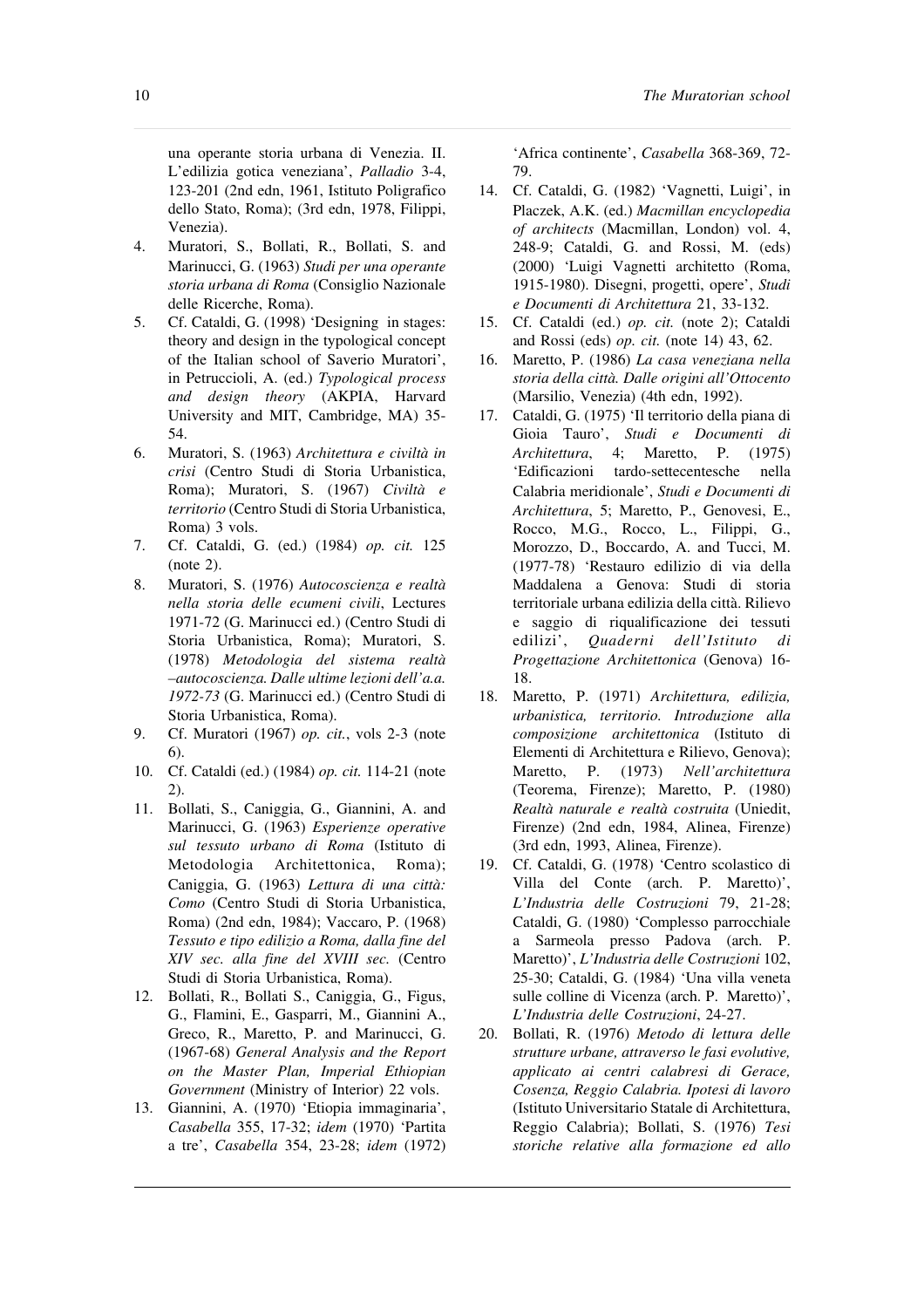*sviluppo di un aggregato antico attraverso la lettura delle sue strutture allo stato attuale* (Istituto Universitario Statale di Architettura, Reggio Calabria); Bollati, R., (1980) *Metodo di lettura delle strutture urbane, attraverso le fasi evolutive* (Istituto Universitario Statale di Architettura, Reggio Calabria); Bollati, S. (1980) *Formazione e sviluppo di un aggregato antico* (Istituto Universitario Statale di Architettura, Reggio Calabria); Bollati, R., Bollati, S. and Lonetti, G. (1990) 'L'organismo architettonico. Metodo grafico di lettura', *Studi e Documenti di Architettura* (Alinea, Firenze).

- 21. Cf. Cataldi, G. (1991) 'Continuità e verifica di un insegnamento. Progetti di Renato e Sergio Bollati', *Controspazio* 4, 7-10.
- 22. Bollati, R., Bollati, S. and Giannini, A. (1978) *Quadro generale delle strutture architettoniche in 16 tabelle statistiche* (Istituto di Architettura dell'Ambiente, Roma).
- 23. Giannini, A. and Ghelfi, R. (1980) *Studi di ambiente ligure. Volume primo: Liguria in generale ed estremo Levante* (Centro Studi Unioncamere Liguri); *idem* (1981) *Gli insediamentistorici dell'entroterra:recupero e valorizzazione ambientale* (Centro Studi Unioncamere Liguri).
- 24. Giannini, A. (1970) 'Ostia', *Quaderni dell'Istituto di Elementi di Architettura e Rilievo dei Monumenti* (Università di Genova) 4, 9-108; *idem* (1971-72) *Corso di indirizzi dell'architettura moderna* (Università degli Studi di Genova, Genova).
- 25. Giannini, A. (1983) *La filosofia di Saverio Muratori* (Corso di Pianificazione Territoriale e Urbanistica, Genova).
- 26. Giannini, A. (1976-79) *Dispense del Corso di Pianificazione Territoriale:* 1) *Il tessuto territoriale;* 2) *Il tipo territoriale;* 3) *La struttura del reale;* 4) *L'organismo territoriale;* 5) *Serialità;* 6) *Sistemi e polarità;* 7) *L'individuo territoriale* (Istituto di Progettazione Architettonica, Genova); *idem* (1993) *Dispense del Corso di Pianificazione Territoriale*: 1) *Il Funzionalismo;* 2) *Italia immaginaria;* 3) *Italia reale;* 4) *La Crisi prima del mio tempo;* 5) *La Crisi quando non c'era;* 6) *La Crisi: teoria;* 7) *L'Espressionismo;* 8) *parolaio;* 9) *Primi passi;* 10) *Quarantasette anni: architettura e civiltà in crisi;* 11) *Quarantasette anni: i democristiani;* 12)

*Quarantasette anni: i socialisti;* 13) *Quarantasette anni: meglio in pochi;* 14) *Sinonimi e strutture;* 15) *Ubagu-abrigu* (Università di Genova, Genova).

- 27. Giannini, A. (1995) *La periferia e il progetto* (Alinea, Firenze).
- 28. Caniggia, G. (1963) *Lettura di una città: Como* (Centro Studi di Storia Urbanistica, Roma) (2nd edn, 1984, Edizioni New Press, Como).
- 29. Caniggia, G. (1976) *Strutture dello spazio antropico. Studi e note* (Uniedit, Firenze) (2nd edn, 1985, Alinea, Firenze).
- 30. Caniggia, G. and Maffei, G.L. (1979) *Composizione architettonica e tipologia edilizia. I: Lettura dell'edilizia di base* (Marsilio, Venezia); *idem* (1984) *Composizione architettonica e tipologia edilizia. 2. Il progetto nell'edilizia di base* (Marsilio, Venezia).
- 31. Cf. Caniggia, G. and Maffei, G.L. (1995) *Tipologia de la edificacion: estructura del espacio antropico* (translated by Garina C.) (Celeste Editiones, Madrid); *idem* (2000) *Composition architecturale et typologie du bâti 1: lecture du bâti de base* (translated by Larochelle, P.) (Ville Recherche Diffusion, Versailles); *idem* (2001) *Architectural Composition and Building Typology. Interpreting Basic Building* (translated by Fraser, J.S.) (Alinea, Firenze).
- 32. Cf. Caniggia, G. and Maffei, G.L. (1984) *Moderno e non moderno. Il luogo e la continuità* (Alinea, Firenze) 58-62.
- 33. Cf. Caniggia, G., Maffei, G.L., Boccardo, A., Corbara, D. and Lavagnino, E. (1984) *Moderno e non moderno. Il luogo e la continuità* (Marsilio, Venezia); Maffei, G.L. (1988) 'Gianfranco Caniggia: maestro di architettura (1933-1987)', *Bollettino del Dipartimento di Progettazione Architettonica e Urbana* (Università di Roma 'La Sapienza') 11, 8-13; Regazzoni Caniggia, A. (1988) 'Progetti (di G. Caniggia)', *Bollettino del Dipartimento di Progettazione Architettonica e Urbana* (Università di Roma 'La Sapienza') 11, 14-20.
- 34. Regazzoni Caniggia, A. (1977) *Profilo di tipologia dell'arredo* (Uniedit,Firenze) (2nd edn, 1982, Alinea, Firenze); *idem* (1982) *I mobili da riposto. Profilo di tipologia dell'arredo. 2*. (Alinea, Firenze); *idem* (with contributions by di L. Bascia) (1987) *L'organismo arredativo. Metodologia di*